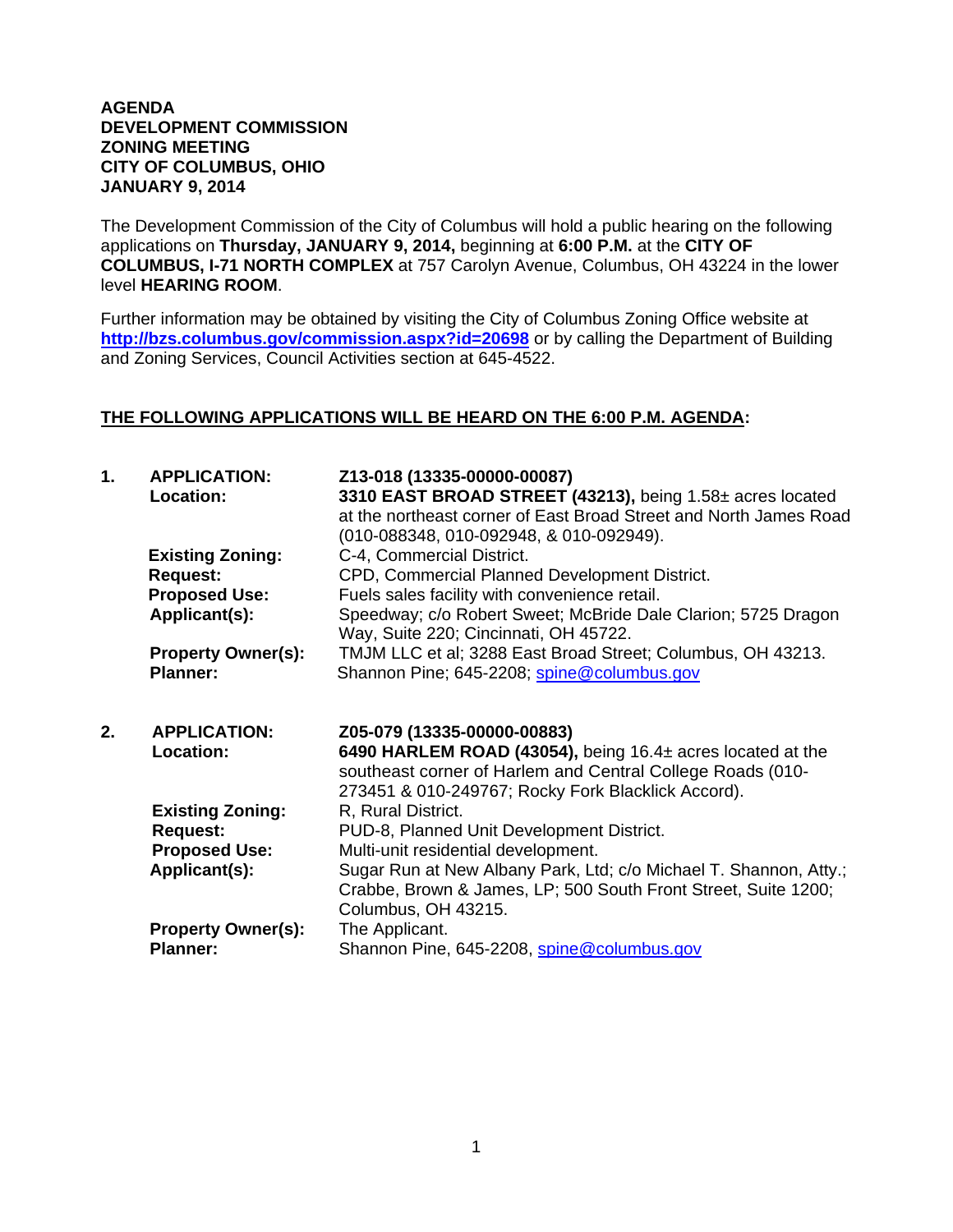| 3. | <b>APPLICATION:</b><br>Location:                                                    | Z13-055 (13335-00000-00803)<br>6106 CENTRAL COLLEGE ROAD (43054), being 34.4± acres<br>located at the northeast and northwest corners of Central College<br>Road and New Albany Road West (010-234586, 010-234600, 010-<br>2787927 and 010-234598; Rocky Fork-Blacklick Accord). |
|----|-------------------------------------------------------------------------------------|----------------------------------------------------------------------------------------------------------------------------------------------------------------------------------------------------------------------------------------------------------------------------------|
|    | <b>Existing Zoning:</b><br><b>Request:</b>                                          | CPD, Commercial Planned Development District.<br>L-ARLD, Limited Apartment Residential, CPD, Commercial<br>Planned Development, and PUD-8, Planned Unit Development<br>Districts.                                                                                                |
|    | <b>Proposed Use:</b><br>Applicant(s):                                               | Mixed commercial and residential development.<br>Lifestyle Communities, Ltd.; c/o Michael T. Shannon, Atty.; Crabbe,<br>Brown and James, LLP; 500 South Front Street, Suite 1200;<br>Columbus, OH 43215.                                                                         |
|    | <b>Property Owner(s):</b><br><b>Planner:</b>                                        | The Applicant.<br>Shannon Pine, 645-2208, spine@columbus.gov                                                                                                                                                                                                                     |
| 4. | <b>APPLICATION:</b><br><b>Location:</b>                                             | Z13-063 (13335-00000-00869)<br>7345 REYNOLDS CROSSING DRIVE (43068), being 22.19± acres<br>located on the south side of Reynolds Crossing Drive, 302± feet<br>east of Shallotte Drive (550-257916 plus 15 others; Far East Area                                                  |
|    | <b>Existing Zoning:</b><br><b>Request:</b>                                          | Commission).<br>PUD-6, Planned Unit Development District.<br>PUD-6, Planned Unit Development and L-R-2, Limited Residential<br>Districts.                                                                                                                                        |
|    | <b>Proposed Use:</b><br>Applicant(s):                                               | Single-unit residential development.<br>Dominion Homes, Inc.; c/o Robert A. Meyer, Jr. Esq., Atty.; Porter<br>Wright Morris & Arthur; 41 South High Street; Columbus, Ohio<br>43215.                                                                                             |
|    | <b>Property Owner(s):</b>                                                           | Dominion Homes Inc.; 4900 Tuttle Crossing Boulevard; Dublin,<br>Ohio 43016.                                                                                                                                                                                                      |
|    | <b>Planner:</b>                                                                     | Shannon Pine, 645-2208, spine@columbus.gov                                                                                                                                                                                                                                       |
| 5. | <b>APPLICATION:</b><br>Location:                                                    | Z13-054 (13335-00000-00795)<br>1085 GEORGESVILLE ROAD (43228), being $1.38\pm$ acres located<br>on the west side of Georgesville Road, 170± feet north of Hall Road<br>(010-207688; Greater Hilltop Area Commission).                                                            |
|    | <b>Existing Zoning:</b><br><b>Request:</b><br><b>Proposed Use:</b><br>Applicant(s): | R, Rural District.<br>L-C-4, Limited Commercial District.<br>Commercial development.<br>Mohd Y. Salem; 1085 Georgesville Road; Columbus, OH 43228.                                                                                                                               |
|    | <b>Property Owner(s):</b><br><b>Planner:</b>                                        | The Applicant.<br>Shannon Pine, 645-2208, spine@columbus.gov                                                                                                                                                                                                                     |